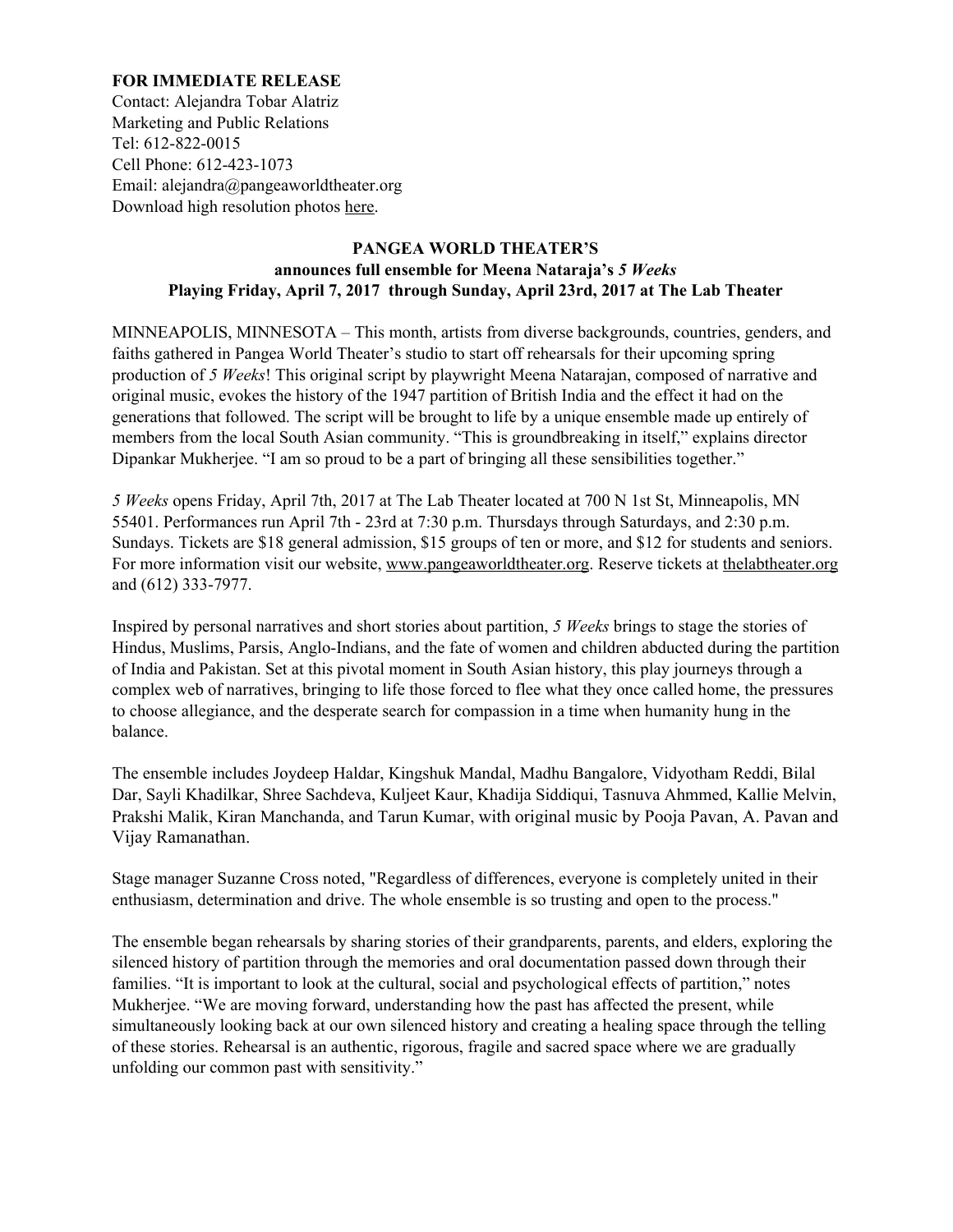### **Playwright Bio**

*Meena Natarajan* is a professional playwright whose scripts have been professionally produced both in India and the U.S. She has created, written and performed in stage and street theater pieces in India raising issues such as social injustice, corruption and dowry deaths. She is deeply inspired by larger mythological themes and poetry and has adapted texts such as The Egyptian Book of The Dead, 2000-year old love poems from India and large events such as the partition of India and Pakistan. She has written several plays for Pangea World Theater including – *Osiris*, *Partitions*, *The Inner World,* and has co-adapted *Rashomon*. Her last play was *No Expiration Date* in 2015 dealing with aging and sexuality. From 2000-2003, she served as the President of Women Playwrights International, an international organization promoting the work of women playwrights, and convened the  $7<sup>th</sup>$  Women Playwrights International Conference in the Philippines in 2003. She recently was awarded a Visionary Leadership award from the Minnesota Council of Non-Profits in 2013. Natarajan served on the Board of the National Performance Network and the Network of Ensemble Theater and is currently on the board of the Consortium of Asian American Theaters and Artists. She is a National Theater Projects Advisor of the New England Foundation for the Arts.

### **Director Bio**

*Dipankar Mukherjee* is a professional director originally from Calcutta, India with a 25-year history of directing. He is the Artistic Director of Pangea World Theater, an international theater in Minneapolis that is a progressive space for arts and dialogue. As a director, he has worked in India, England, Canada and the United States. Dipankar has worked at the Guthrie Theater, Great Lakes Shakespeare Festival, New World Theater, Alliance Theater and at the Young Vic in London. His aesthetics have evolved through his commitment to social justice, equity and deep spirituality and these factors, along with a response to relevant politics, forms the basis of his work. Dipankar has been awarded the Twin Cities International Citizens Award by the Cities of Minneapolis and St. Paul for contributions in the area of human rights and international co-operation. Dipankar has received the Humphrey Institute Fellowship to Salzburg and has been a Ford Foundation delegate to India and Lebanon. He is a recipient of the Bush Leadership Fellowship award to study non-violence and peace methodologies in India and South Africa. He was an Artist-in-Residence at Shangri-la in Honolulu, HI in 2015. He has a long lasting relationship with the South Asian community and has created community based work bringing Indian, Pakistani, Bangladeshi, Sri Lankan communities together in a way that foregrounds social justice and equity.

### **Composer and Musicians Bios**

*Dr. Pooja Goswami Pavan* is a multifaceted performer, composer, teacher and scholar of Hindustani (North Indian classical) vocal music. The versatility in Pooja's repertoire is evident in her consummate ability to sing Khayal, Thumri, Dadra, Ghazal, Bhajan, Sufi and folk inspired forms of North India, such as Hori, Kajri and Chaiti. Trained initially by her father Pandit Surendra Goswami, she received advanced training in Khayal from Prof. Ajit Singh Paintal and her elder brother Dr. Shailendra Goswami. Pooja received a PhD from the University of Delhi for her research on the body of work of Pandit Amarnath the prime disciple of the iconic vocalist Ustad Amir Khan. She developed her expertise in semi-classical vocal music under the tutelage of the eminent vocalist Vidushi Shanti Hiranand - the reigning queen of Thumri and Ghazal and the universally acclaimed successor of the legendary vocalist, the Late Begum Akhtar. A recipient of multiple prestigious National Scholarships in India, Pooja has performed and lectured extensively at prominent venues and academic institutions in India and the USA. She has taught several courses in Indian music and culture at the University of Minnesota and Macalester College since moving to Minnesota in 2006. Pooja has three CDs to her credit featuring her original Sufi, Ghazal and Bhajan compositions. Pooja has been a past recipient of multiple grants from the Minnesota State Arts